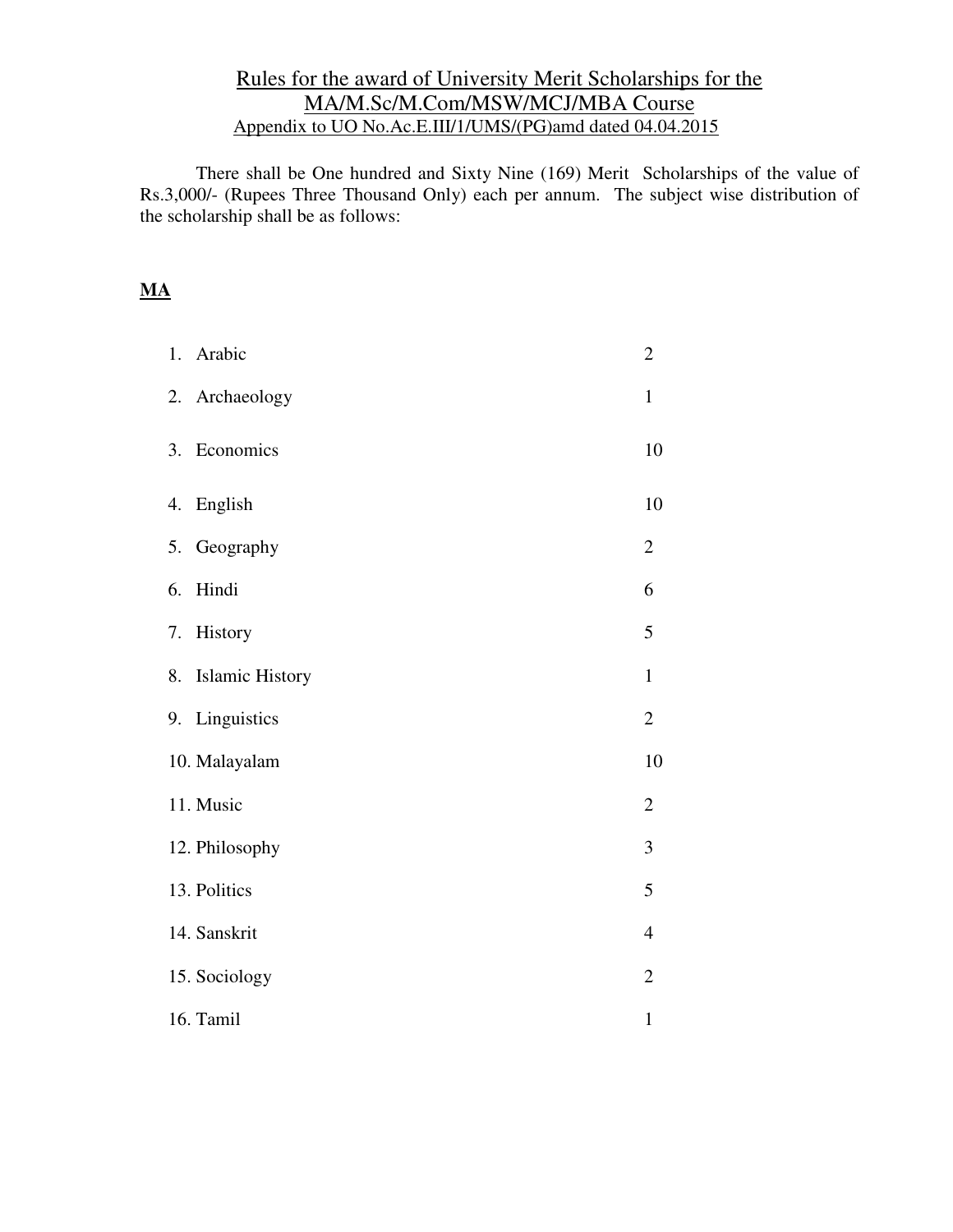## **M.Sc**

| 17. Analytical Chemistry               | $\overline{c}$ |
|----------------------------------------|----------------|
| 18. Actuarial Science                  | 2              |
| 19. Applied Chemistry                  | $\overline{c}$ |
| 20. Applied Electronics                | 5              |
| 21. Aquatic Biology & Fisheries        | $\overline{2}$ |
| 22. Biochemistry                       | $\overline{2}$ |
| 23. Biotechnology                      | $\overline{2}$ |
| 24. Botany                             | 10             |
| 25. Botany (Genetics & Plant Breeding) | 2              |
| 26. Chemistry                          | 11             |
| 27. Computer Science                   | 3              |
| 28. Computational Biology              | $\overline{2}$ |
| 29. Demography                         | $\overline{2}$ |
| 30. Environmental Science              | $\mathbf{1}$   |
| 31. Geology                            | $\overline{2}$ |
| 32. Home Science                       | $\overline{2}$ |
| 33. Mathematics                        | 11             |
| 34. Physics                            | 10             |
| 35. Psychology                         | 2              |
| 36. Statistics                         | 3              |
| 37. Zoology                            | 8              |
| 38. Commerce (M.Com)                   | 10             |
| 39. MSW                                | $\mathbf{2}$   |
| 40. MCJ                                | $\overline{2}$ |
| 41. MBA                                | 3              |

2. Candidates for the award of the scholarships should possess a First Class Bachelor's Degree obtained at the University Examinations held immediately proceeding the award of the scholarship. In the absence of eligible candidates from the immediately preceding University Examination, candidates who had obtained first class in a previous examination at the first appearance may also be considered.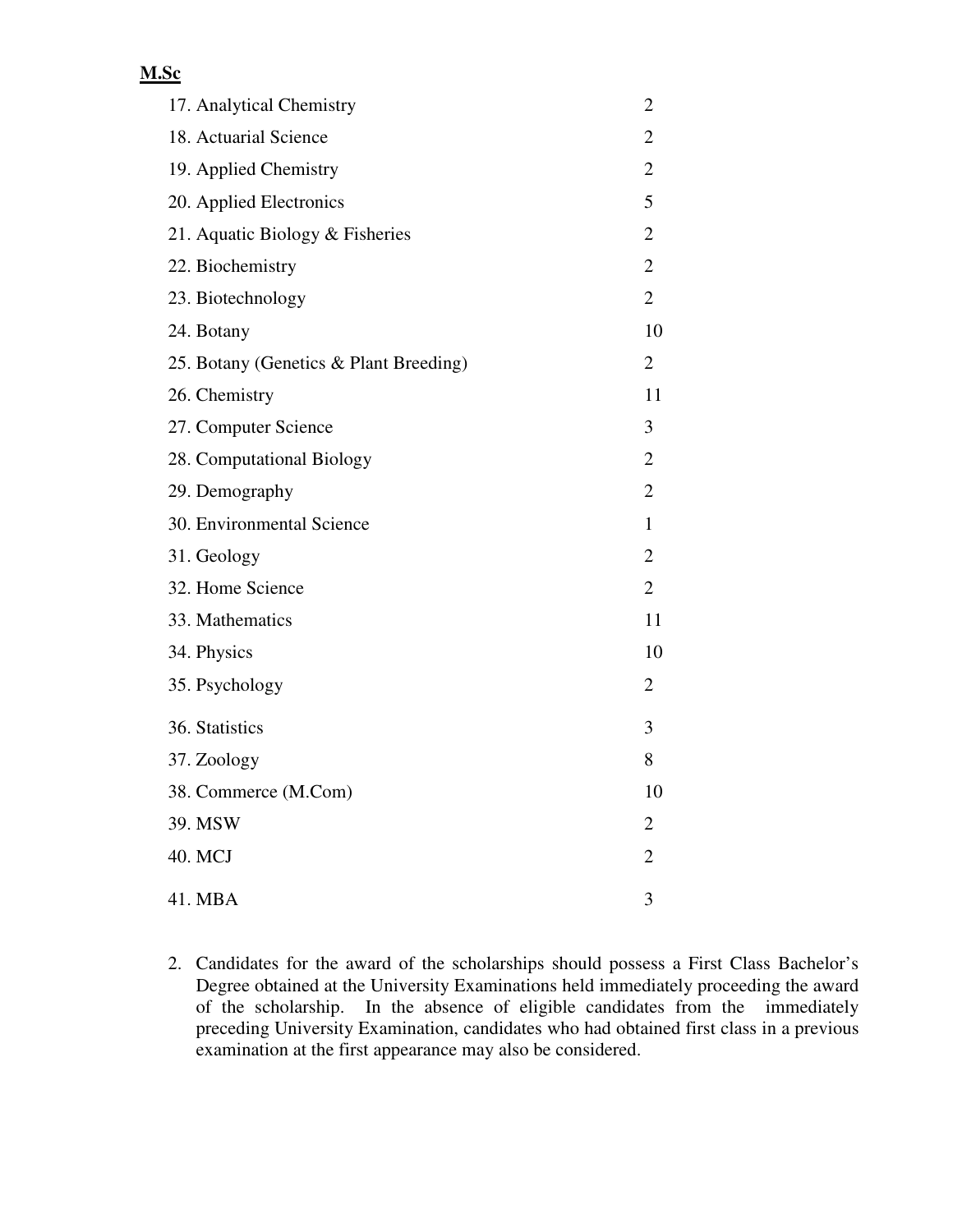- 3. These scholarships shall be awarded annually by the Syndicate on the basis of Cumulative Grade Point Average of Specialised subjects, CGPA (s), of the qualifying examination. A weightage of 0.08GP each may be given to those who secure a grade point of 2.4 or more in English language course and Additional Language course and a weightage of 0.04 GP each to those who secure 2 or less than 2.4 GP in English Language Course and Additional Language Course. But in Post Graduate course in languages where candidates are admitted on the basis of their performance in Part I or II of the 3 year Degree Examination, in the absence of candidates with First Class in Part III, those with First Class in the concerned Language (under Part I or II as the case may be) shall also be considered.
- 4. These Scholarships shall be awarded for both Arts & Science stream in the ratio 50:50 provided admission to the PG courses are made on 50:50 basis for Science & Non-Science graduates.
- 5. The Scholarships are tenable for a period of two (2) years.
- 6. If a scholarship awarded to any student falls vacant, the vacant scholarship shall be awarded to the candidate next in rank in the subject concerned, as per rules. In the event of there being to candidate eligible for the award in any one or more subjects in a year, those scholarships may be re-allotted by the Syndicate for other subject for that year.
- 7. In deciding the cases of awards of Scholarships to students who obtain the same total marks, their performance at the immediately preceding University Examination shall be taken into consideration.
- 8. The Principals of Colleges shall be drawing officers for disbursement of the above Scholarships. The annual value of the scholarships shall be paid on a quarterly basis in advance to the Principals concerned. The Principals shall forward to this Office the payee's receipts for the First quarter along with the bills for the second quarter and so on. The bills for the four quarters shall be forwarded by the Principals and payments made to them by the University in the months of June, September, December and March every year. The principals shall retain the amounts with them and make payments in arrears to the students at the close of each month. It shall be the responsibility of the Principals to see that the disbursement are made strictly in accordance with the rules. Any unspent balance left with the Principals at the end of each quarter shall be remitted to the Kerala University Fund.
- 9. Students who belongs to the Kerala State and are studying in any of the Colleges affiliated to the University of Kerala or in any University Department immediately after passing the qualifying examination conducted by the University of Kerala alone are eligible for the awards.